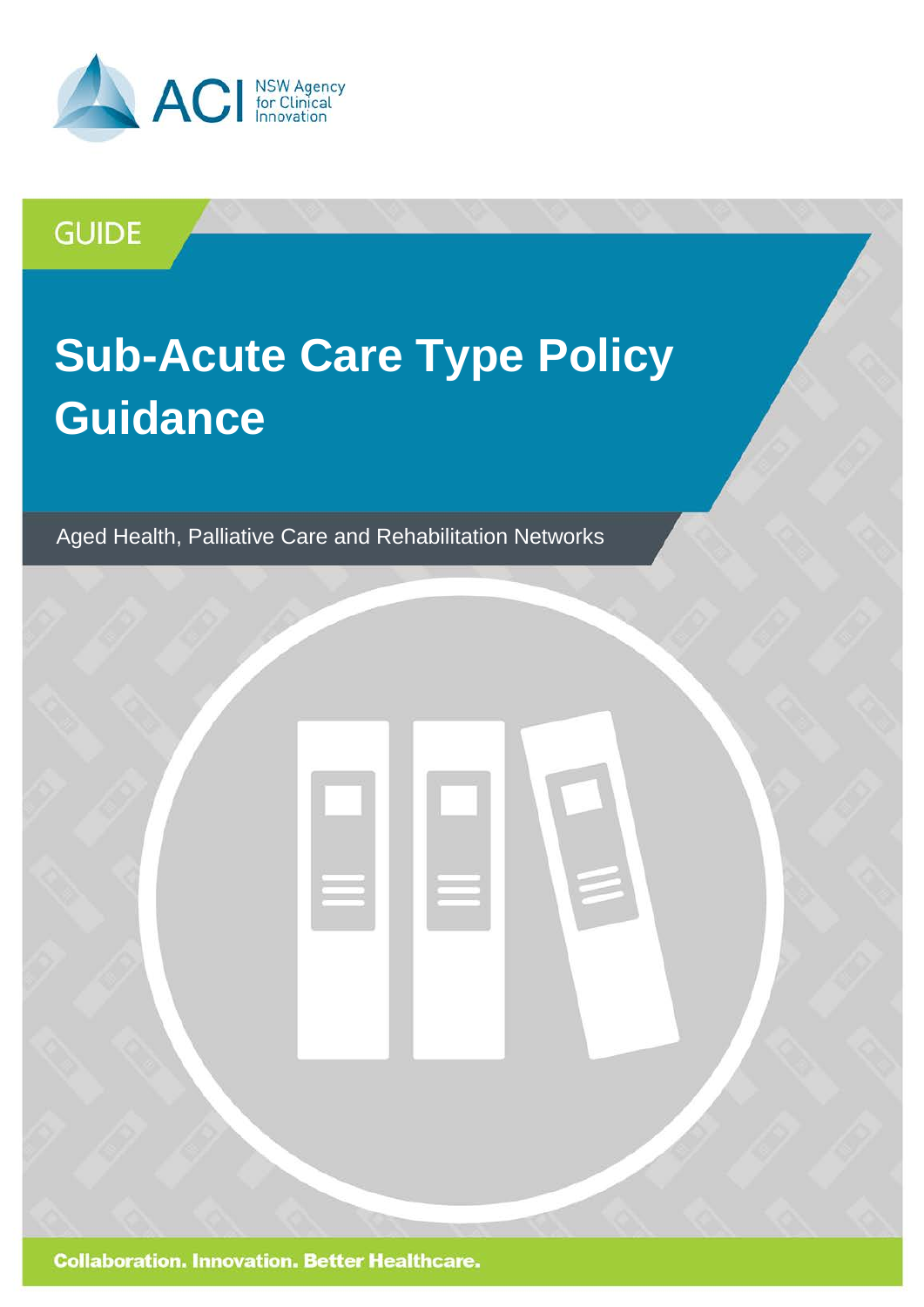The Agency for Clinical Innovation (ACI) works with clinicians, consumers and managers to design and promote better healthcare for NSW. It does this through:

- *service redesign and evaluation* applying redesign methodology to assist healthcare providers and consumers to review and improve the quality, effectiveness and efficiency of services
- *specialist advice on healthcare innovation* advising on the development, evaluation and adoption of healthcare innovations from optimal use through to disinvestment
- *initiatives including guidelines and models of care* developing a range of evidence-based healthcare improvement initiatives to benefit the NSW health system
- *implementation support* working with ACI Networks, consumers and healthcare providers to assist delivery of healthcare innovations into practice across metropolitan and rural NSW
- *knowledge sharing* partnering with healthcare providers to support collaboration, learning capability and knowledge sharing on healthcare innovation and improvement
- *continuous capability building* working with healthcare providers to build capability in redesign, project management and change management through the Centre for Healthcare Redesign.

ACI Clinical Networks, Taskforces and Institutes provide a unique forum for people to collaborate across clinical specialties and regional and service boundaries to develop successful healthcare innovations.

A key priority for the ACI is identifying unwarranted variation in clinical practice. ACI teams work in partnership with healthcare providers to develop mechanisms aimed at reducing unwarranted variation and improving clinical practice and patient care.

**[www.aci.health.nsw.gov.au](http://www.aci.health.nsw.gov.au/)**

#### **AGENCY FOR CLINICAL INNOVATION**

Level 4, Sage Building 67 Albert Avenue Chatswood NSW 2067

PO Box 699 Chatswood NSW 2057 T +61 2 9464 4666 | F +61 2 9464 4728 E aci-info@health.nsw.gov.au | **www.aci.health.nsw.gov.au**

SHPN (ACI) 170030, ISBN 978-1-76000-591-7.

**Produced by:** Aged Health, Palliative Care and Rehabilitation Networks

Further copies of this publication can be obtained from the Agency for Clinical Innovation website at **www.aci.health.nsw.gov.au**

**Disclaimer:** Content within this publication was accurate at the time of publication. This work is copyright. It may be reproduced in whole or part for study or training purposes subject to the inclusion of an acknowledgment of the source. It may not be reproduced for commercial usage or sale. Reproduction for purposes other than those indicated above, requires written permission from the Agency for Clinical Innovation.

**Version:** 2.0 **Trim:** ACI/D17/550

**Date Amended:** February 2017

**© Agency for Clinical Innovation 2017**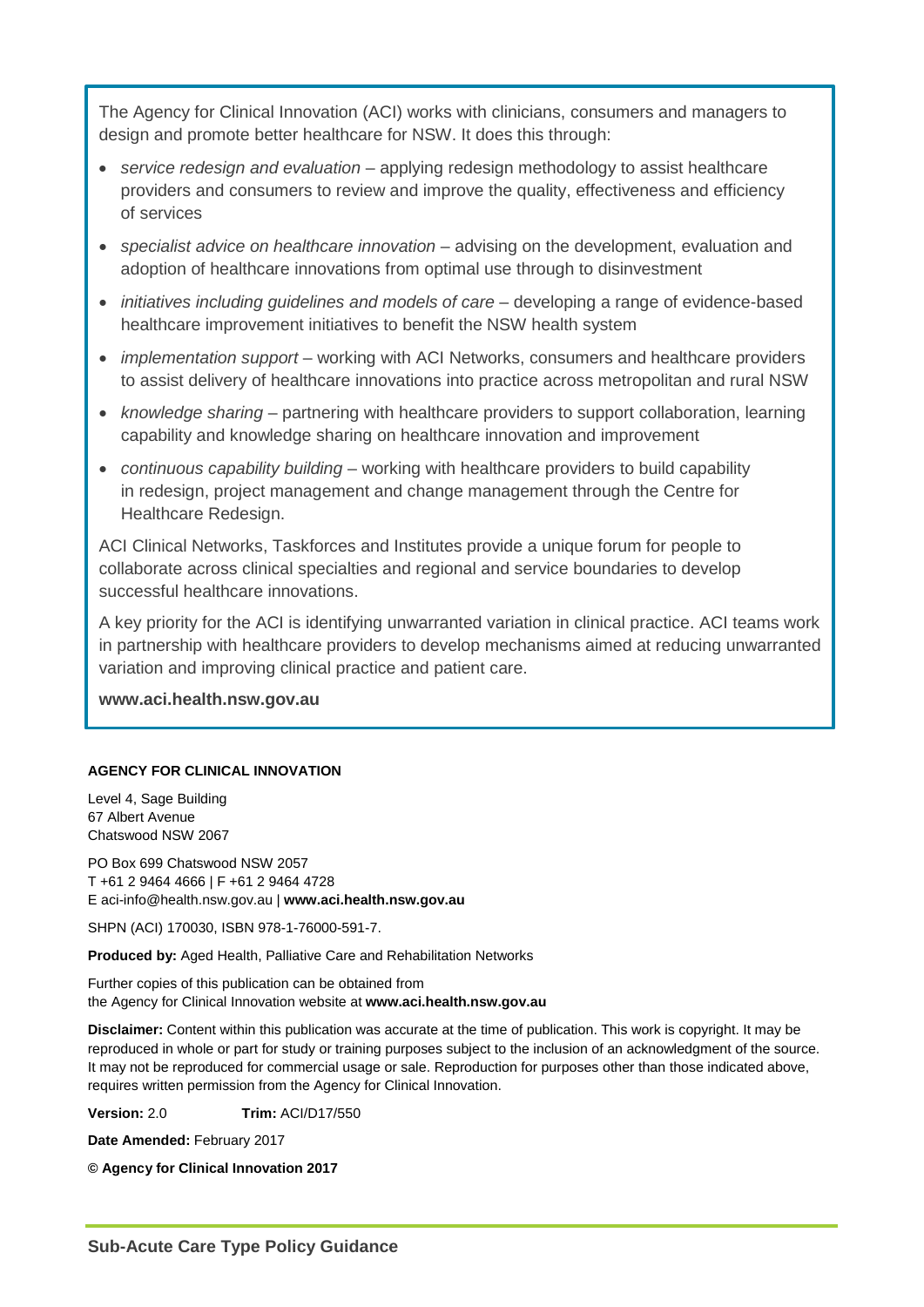### <span id="page-2-0"></span>**Contents**

| 1. |  |  |
|----|--|--|
| 2. |  |  |
| 3. |  |  |
|    |  |  |
|    |  |  |
| 4. |  |  |
| 5. |  |  |
|    |  |  |
|    |  |  |
|    |  |  |
| 6. |  |  |
| 7. |  |  |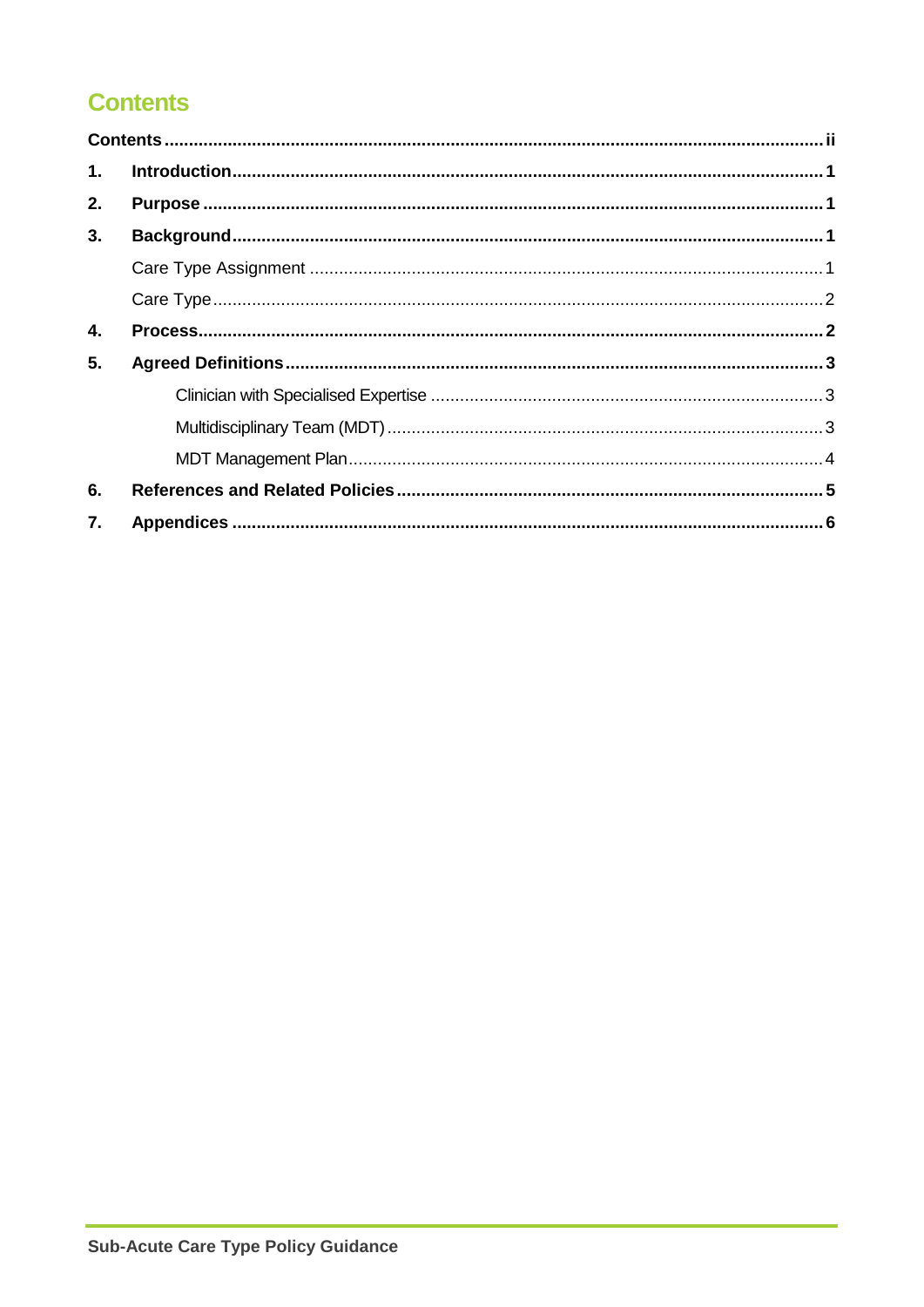### <span id="page-3-0"></span>**1. Introduction**

This advice provides guidance to Local Health Districts (LHDs) and Specialty Health Networks (SHNs) regarding implementation of the Care Type Policy for Acute, Sub-Acute and Non-Acute Pa**tient Care (PD2016\_039**) to support the use of consistent definitions and terminology across the state for sub- acute and non-acute care types.

### <span id="page-3-1"></span>**2. Purpose**

Good clinical care is the core business of clinicians and NSW Health. Within an Activity Based Funding environment, care must be appropriately classified into the relevant care type to allow funding to support that care.

The majority of care provided in NSW is acute care, with a small but significant proportion being subacute care. This guidance document is intended to clarify the core components of care that are required to meet national definitions of subacute care. It is not intended to define good clinical practice.

This advice provides guidance to Local Health Districts (LHDs) and Specialty Health Networks (SHNs) regarding implementation of the Care Type Policy for Acute, Sub-Acute and Non-Acute Patient Care (PD2016\_039PD2014\_010) to support the use of consistent definitions and terminology across the state for sub-acute and non-acute care types. It will assist in ensuring that application of the policy is consistent; in particular that the assignment and change to care type occur in conjunction with the provision of appropriate care and are supported by the appropriate evidence.

Specifically, this document provides guidance to LHDs to comply with national definitions of subacute classifications by:

- defining "clinicians with specialist expertise",
- defining "multidisciplinary team", and
- providing key features for inclusion in a multidisciplinary management plan.

It aims to provide a level of consistency in the provision and documentation of subacute care across NSW. It is not intended to define the clinical care provided.

Definitions of the subacute care types are found in Appendix 1.

### <span id="page-3-2"></span>**3. Background**

### <span id="page-3-3"></span>**Care Type Assignment**

NSW Health released the revised Care Type Policy for Acute, Sub-Acute and Non- Acute Admit**ted**  Patient Care (PD2016\_039) in September 2016. The policy provided the opportunity for Local Health Districts (LHDs) and Specialty Health Networks (SHNs) to ensure appropriate and uniformly consistent classification of activity types, with a focus on data quality.

LHDs are required to implement the policy in a planned way to ensure uniform application across their District. For sub-acute care types, this will involve consideration of models of care, staff education on assessment tools and care/management planning for Rehabilitation, Palliative Care,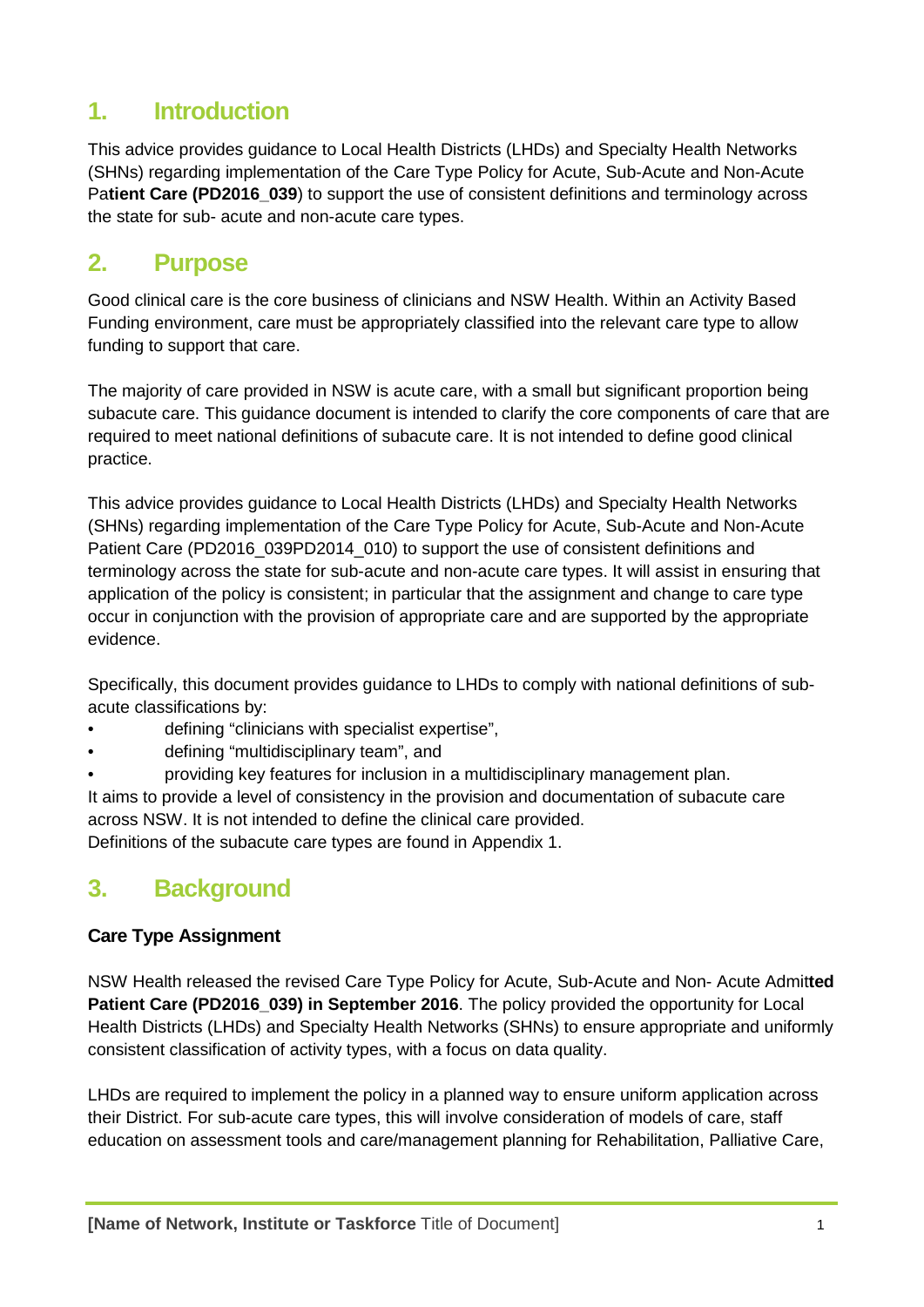Geriatric Evaluation and Management (GEM), Maintenance and Psychogeriatric care types, as well as rolling out the SNAP data collection via SYNAPTIX.

NSW Health services have an obligation to count and classify activity in a meaningful and consistent manner. This Policy **Directive (PD2016\_039** subsequently referred to as The Policy) provides a framework to ensure assignment to, and changes in, care type occur appropriately and correctly. Accurate care type assignment will ensure that LHDs and SHNs provide appropriate subacute clinical services and are funded appropriately under Activity Based Funding (ABF) for the clinical services provided. Sub and Non-Acute care is classified using the Australian National Subacute and Non-acute (AN-SNAP) Classification.

### <span id="page-4-0"></span>**Care Type**

"Care Type" refers to the overall nature of a clinical service provided to an admitted patient during an episode of admitted patient care. Correct assignment of care type will ensure that each episode is classified appropriately for ABF. Services must ensure that episodes of patient care are classified using the care type that best reflects the primary clinical purpose or treatment goal of the care provided, rather than the care that the patient is intended to receive. When the clinical purpose or treatment goal changes so must the care type. The care type to which the episode is allocated must always be evidenced by documentation within the patient health record. Type changing is not anticipatory in nature and should only occur when the patient commences receiving the required subacute care type.

For the sub-acute care types – Rehabilitation, Palliative Care, Geriatr**ic** Evaluation and Management, and Psychogeriatric care, the patient's medical record must show evidence that:

- Care has been delivered under the management of, or informed by a clinician with specialised expertise
- An individualised multi-disciplinary management plan has been developed and is documented in the patient's medical record.

The Policy does not provide definitions of a clinician with specialised expertise, or the composition of the multidisciplinary team, leading to the risk of services adopting widely varying response to how the policy is implemented.

At the request of clinician and service managers, the Agency for Clinical Innovation (ACI) has progressed the development of this guidance resource to support implementation of the policy. The sub-acute care type definitions are provided at Appendix 1.

### <span id="page-4-1"></span>**4. Process**

In order to support Local Health Districts and Specialty Health Networks to progress the implementation of the Policy, the sub-acute care networks at ACI met to develop advice to support implementation of the policy. An inter-network group of co-chairs and executive members from the Rehabilitation, Aged Health, Older Peoples Mental Health and Palliative Care networks, as well as a representative from the ABF taskforce met to develop this response.

The group agreed to develop guidance relating to the following definitions and/or evidence:

- 1. Clinician with specialised expertise
- 2. Multidisciplinary team (MDT)
- 3. Multidisciplinary team management plan.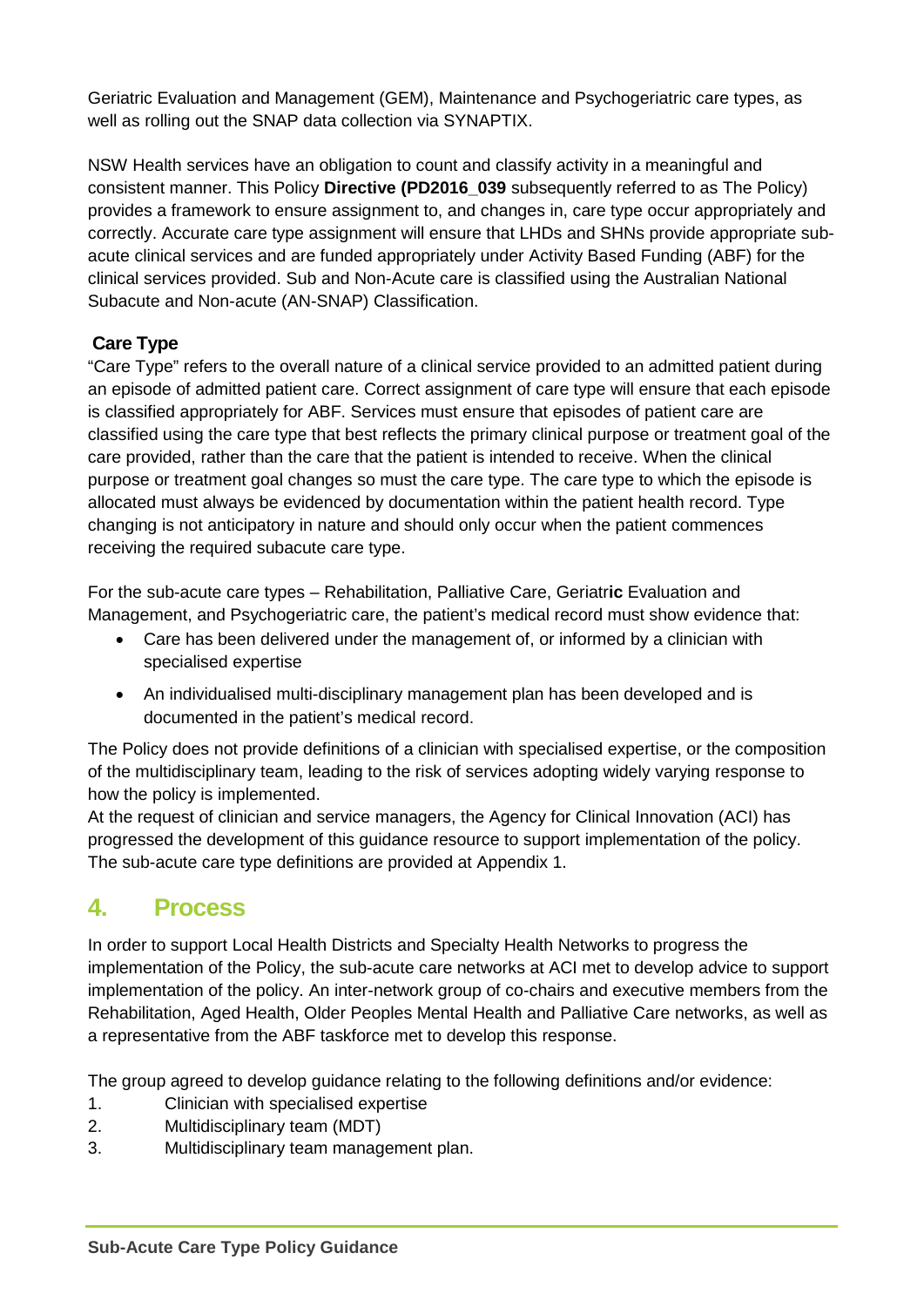Implementation of the Policy remains the responsibility of each Local Health District and Specialty Health Network, and consultation with subacute service providers is recommended to ensure that definitions are locally agreed and consistently applied across services.

### <span id="page-5-0"></span>**5. Agreed Definitions**

### <span id="page-5-1"></span>**Clinician with Specialised Expertise**

The subacute care types of Rehabilitation, Palliative Care, Geriatric Evaluation and Management, and Psychogeriatric care all share a requirement in the Policy that care is 'Delivered under the management of or informed by a clinician with specialised expertise' in the care type being provided.

A clinician with specialised expertise can be a medical, nursing or allied health professional who possesses recognised clinical skills in the subacute care type being provided. This can include formal specialist qualification, evidence of advanced training, relevant/extensive clinical experience, and/or recognition of possessing expertise by peers within the subacute care specialty.

In addition, the clinician with specialised expertise should be able to:

**•** lead a team that is capable and skilled in the relevant collection of outcome measures/data collection;

- direct the development and implementation of a multidisciplinary team (MDT) Management Plan
- monitor the progress of the MDT Management Plan
- progress planning for transfer of care
- determine the appropriate composition of multidisciplinary team based on individual patient requirements and
- possess knowledge and skills in negotiating goals, determining appropriate timeframes.

The Policy recognises that the clinician responsible for the management of care may not necessarily be located in the same facility as the patient, for example in a hub and spoke model of care, and that in these circumstances, the expertise of the clinician at the patient's location does not affect the assignment of care type. The use of telehealth may facilitate the continuation of care across sites.

If a medical officer with recognised expertise in the relevant subacute care type is available on campus, they should be involved in the delivery of that subacute care type. This does not imply that the specialist physician has to actively assess and manage every patient; rather that their involvement may be reflected through the provision of sub-acute programs or pathways that are relevant to the patient's needs. In the absence of a specialist medical officer on campus, there must be formalised links in place to access to a service that has that expertise (either within or outside the organisation).

### <span id="page-5-2"></span>**Multidisciplinary Team (MDT)**

Medical, nursing and allied health clinicians appropriate to the care needs of the patient should be involved in a formal assessment of bio-psychosocial functional ability which will lead to the development of the multidisciplinary management plan based on patient centred goals. Each LHD is responsible for providing the appropriate health professional resources and to ensure that staff are appropriately trained in use of tools required for the care type being provided. The MDT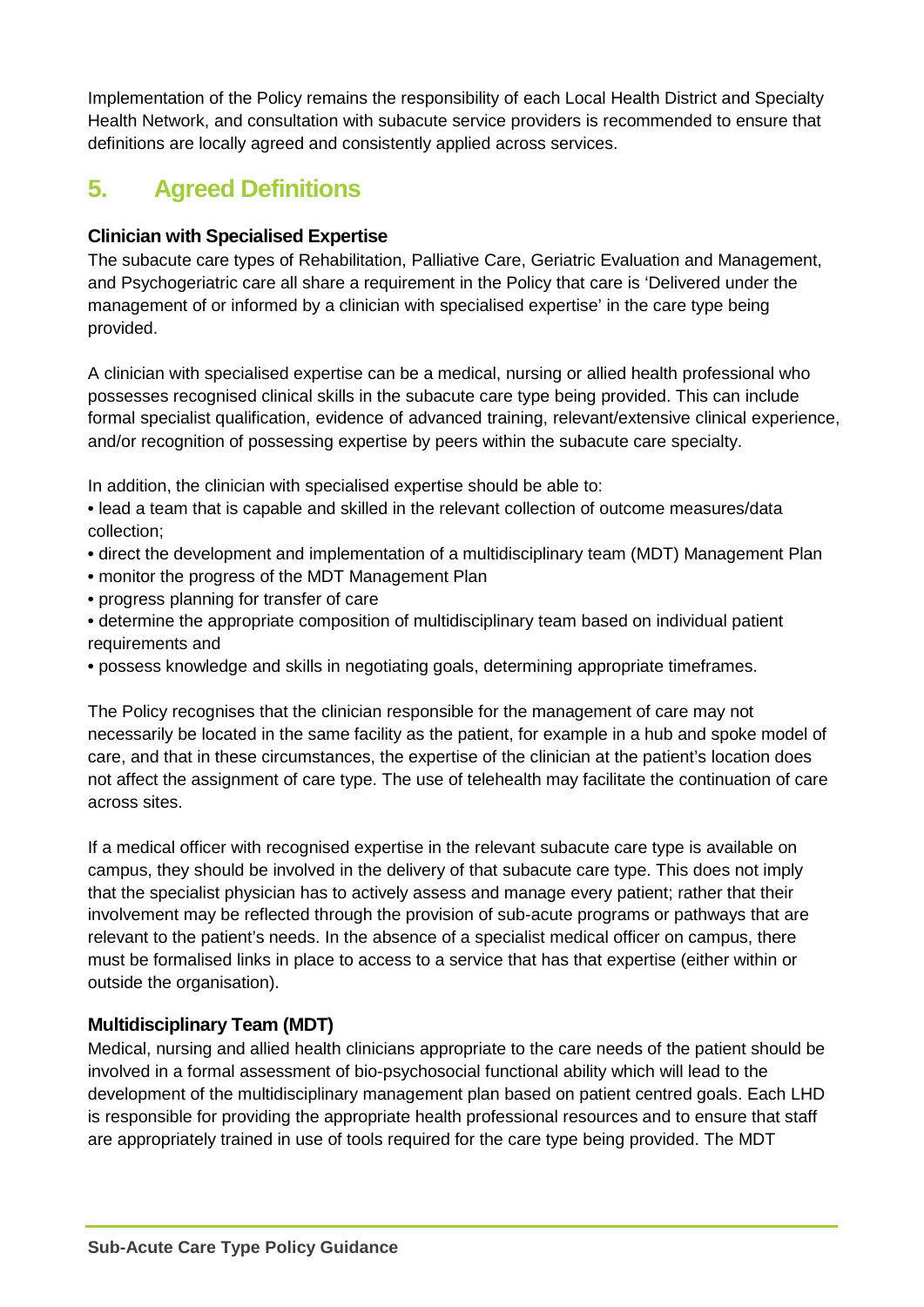should consist of the appropriate mix of medical, nursing and allied health clinicians to provide the care required for the patient to meet their goals. This will vary according to patient need and type of care required.

Each sub-acute care type has specific data collection requirements to enable care to be classified using the Australian National Subacute and Non-Acute Classification (AN-SNAP) and staff require training and in some cases accreditation, to be able to administer the required tools. For Rehabilitation and Geriatric Evaluation and Management (GEM) care, staff require training and accreditation in the use of the Functional Independence Measure (FIM), for Palliative and nonacute care the Resource Utilisation Groups – Activities of Daily Living (RUG-ADL) is the required tool and for psychogeriatric care the Health of the Nation Outcomes Scales (HoNOS).

### <span id="page-6-0"></span>**MDT Management Plan**

The Policy requires the care type to which the episode is allocated be evidenced by documentation in the patient health record. Evidence supporting the provision of subacute care includes an individualised multidisciplinary management plan.

The MDT management plan comprises 'a series of documented and agreed initiatives or treatments specifying program goals, actions and timeframes which have been established through multidisciplinary consultation and consultation with the patient and carers.' The management plan may be evidenced through a variety of mechanisms including a standard management plan template, case conference record form or planning meeting document.

However, individual, discipline specific plans documented throughout the medical record without evidence of a consolidated, coordinated team approach to the management plan is not sufficient to meet the intent of the policy statement.

The management plan should include process elements, as well as care components. Any documented multidisciplinary management plan should include the following process elements and a majority of these care components:

| PROCESS ELEMENTS                                                                    | <b>CARE COMPONENTS</b>                                                                                                                                                                     |
|-------------------------------------------------------------------------------------|--------------------------------------------------------------------------------------------------------------------------------------------------------------------------------------------|
| Negotiated goals<br><b>Timeframes</b><br>Formal assessment of functional<br>ability | Physical<br><b>Psychological and Behavioural</b><br>Cognitive<br><b>Emotional Social Spiritual</b><br>Advance care planning<br><b>Education for patient</b><br>Carer education and support |

The relevant clinical network may provide guidance regarding the appropriateness of any management plan template developed for use by a particular service.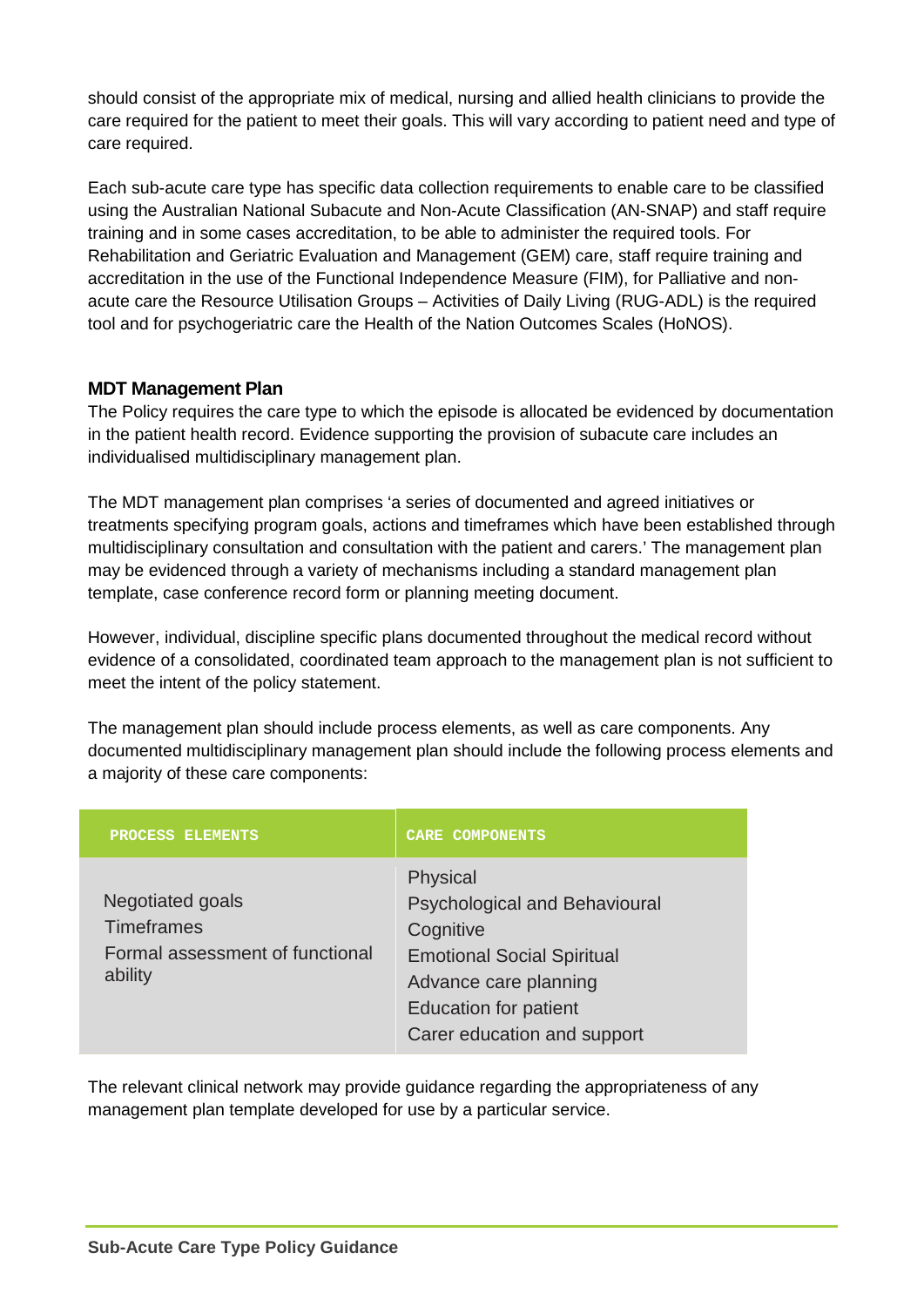### <span id="page-7-0"></span>**6. References and Related Policies**

- 1. AIHW 2013. Development of nationally consistent subacute and non-acute admitted patient care data definitions and guidelines. Cat. No. HSE 135. Canberra: AIHW.
- 2. Australasian Rehabilitation Outcomes Centre **<http://ahsri.uow.edu.au/aroc/index.html>**
- 3. Australian National Subacute and Non-Acute Patient (AN-SNAP) classification Version 3 **<http://ahsri.uow.edu.au/chsd/ansnap/index.html>**
- 4. Health System Information and Performance Reporting Branch (20164), PD2016\_039PD2014\_010 Care Type
- 5. Policy for Acute, Sub-Acute and Non-Acute Patient Care, NSW Health.
- 6. Inter-Government and Funding Strategies Branch (2008), PD2008\_025 SNAP Data Collection – Australian National Sub-Acute and Non-Acute Patient (AN-SNAP) Classification, NSW Health.
- 7. Palliative Care Outcomes Collaboration http://www.pcoc.org.au/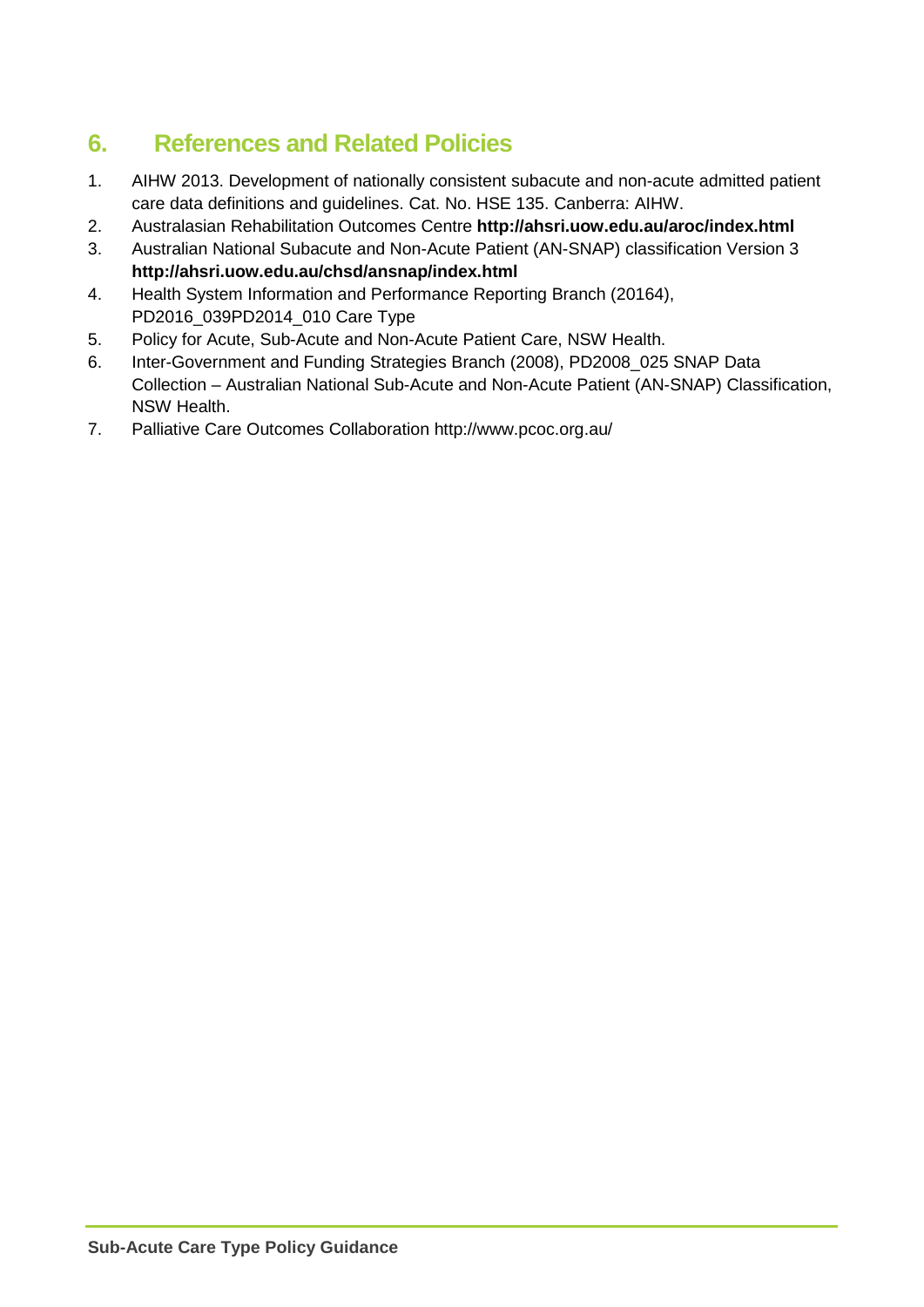### <span id="page-8-0"></span>**7. Appendices**

### **APPENDIX 1 NATIONAL CARE TYPE DEFINITIONS FOR SUB ACUTE CARE**

### **1. Rehabilitation Care**

Rehabilitation care is care in which the primary clinical purpose or treatment goal is improvement in the functioning of a patient with impairment, activity limitation or participation restriction due to a health condition.

The patient will be capable of actively participating.

Rehabilitation is always:

• Delivered under the management of or informed by a clinician with specialised expertise in rehabilitation, and

• Evidenced by an individualised multidisciplinary management plan, which is documented in the patient's medical record that includes negotiated goals within specified timeframes and formal assessment of functional ability.

#### **'Rehabilitation Care' Guidelines**

When an acute patient is waiting for Rehabilitation, but Rehabilitation care has not yet commenced, a care type change to Rehabilitation cannot occur. The patient must remain in an acute care type until rehabilitation care begins. In some instances a care type change to maintenance may be warranted.

If Rehabilitation is occurring on an acute ward, the Rehabilitation care type should be used, as care type is independent of patient location.

The period of recovery at the end of an acute episode prior to separation (for example, the final 1-2 days after a joint replacement) is not necessarily a separate episode and should not trigger a care type change to rehabilitation. Even though the care has lower resource intensity and the patient may receive some allied health involvement, unless the definition of Rehabilitation (as stated above) is met, the care type remains acute.

A multidisciplinary management plan comprises a series of documented and agreed initiatives or treatments (specifying program goals, actions and timeframes) which have been established through multidisciplinary consultation and consultation with the patient and/or carers.

Patients who receive acute same day interventions, such as dialysis, during the course of a Rehabilitation episode of care do not change care type. Instead, procedure codes for the acute same day intervention(s) and an additional diagnosis (if relevant) should be added to the record of the Rehabilitation episode of care.

#### **2. Palliative Care**

Palliative care is care in which the primary clinical purpose or treatment goal is optimisation of the quality of life of a patient with an active and advanced life-limiting illness. The patient will have complex physical, psychosocial and/or spiritual needs.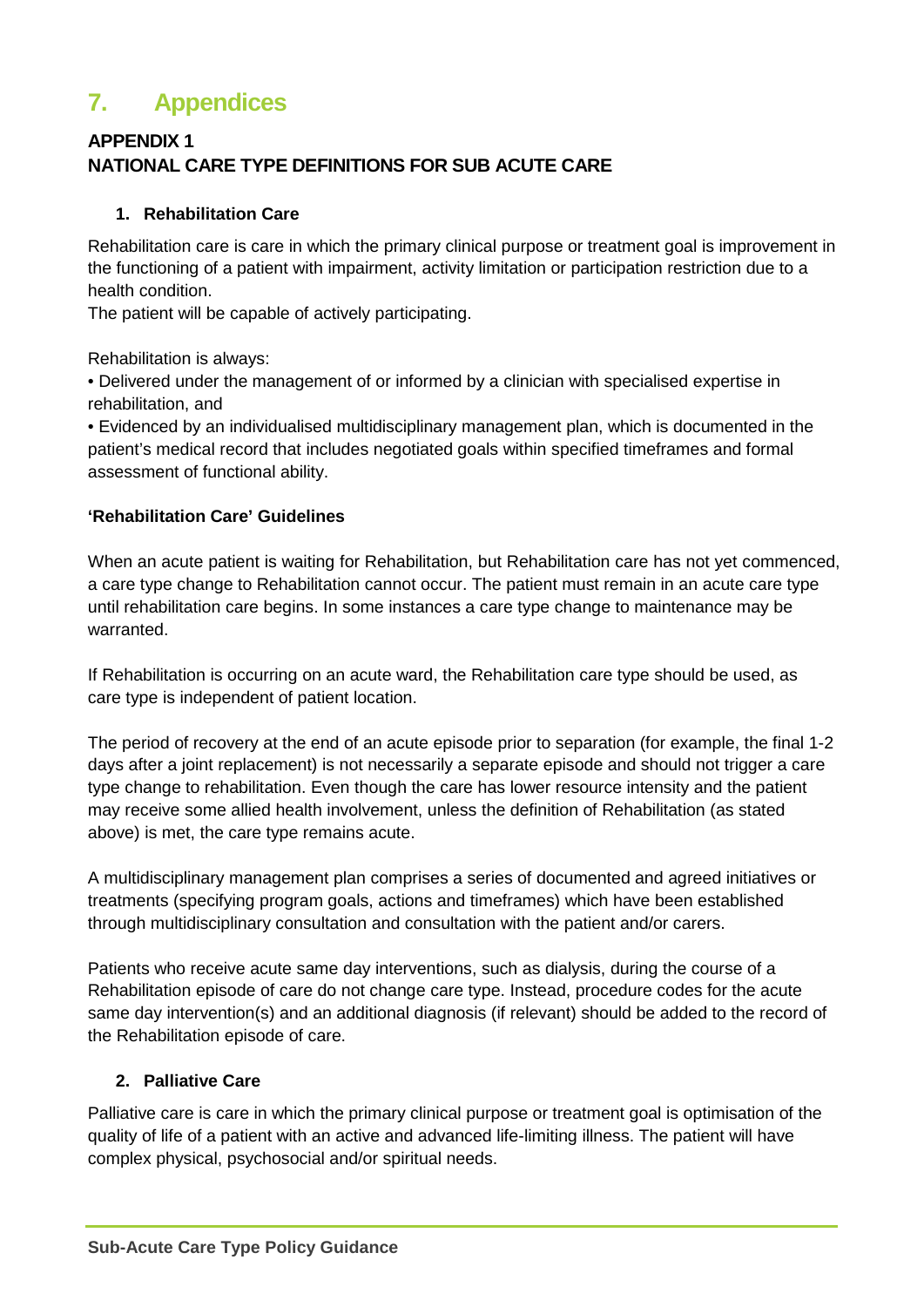Palliative care is always:

• Delivered under the management of, or informed by a clinician with specialised expertise in palliative care, and

• Evidenced by an individualised multidisciplinary assessment and management plan, which is documented in the patient's medical record, which covers the physical, psychological, emotional, social and spiritual needs of the patient and negotiated goals.

#### **'Palliative Care' Guidelines**

Interventions such as radiotherapy, chemotherapy, and surgery are considered part of the palliative episode if they are undertaken specifically to provide symptom relief.

Patients referred to the Emergency Department by a clinician for palliative care should have a care type of Palliative Care assigned from the ED time of admission.

#### **3. Maintenance Care**

Maintenance (or non-acute) care is care in which the primary clinical purpose or treatment goal is support for a patient with impairment, activity limitation or participation restriction due to a health condition.

Following assessment or treatment, the patient does not require further complex assessment or stabilisation. Patients with a care type of 'maintenance care' often require care over an indefinite period.

#### **'Maintenance Care' Guidelines**

Maintenance Care includes:

• Care provided to a patient, who would normally not require hospital treatment and would be more appropriately treated in another setting, which is unavailable in the short term, or where there are factors in the home environment making it inappropriate to discharge the patient in the short term. For example:

• A patient requires home modifications in order to be safely discharged home.

• The modifications are not yet complete and therefore, although ready for discharge the patient cannot safely return home.

• A patient requires nursing home placement and although ready for discharge a place is not yet available. The patient has a current acute care certificate.

• Nursing Home Type patients for whom there is no acute care certificate.

• Patients in receipt of care where the primary reason for admission is respite.

#### **4. Geriatric Evaluation and Management (GEM)**

Geriatric Evaluation and Management care is care in which the primary clinical purpose or treatment goal is improvement in the functioning of a patient with multi-dimensional needs associated with medical conditions related to ageing, such as a tendency to fall, incontinence, reduced mobility and cognitive impairment. The patient may also have complex psychosocial problems.

Geriatric Evaluation and Management is always:

• Delivered under the management of, or informed by a clinician with specialised expertise in geriatric evaluation and management, and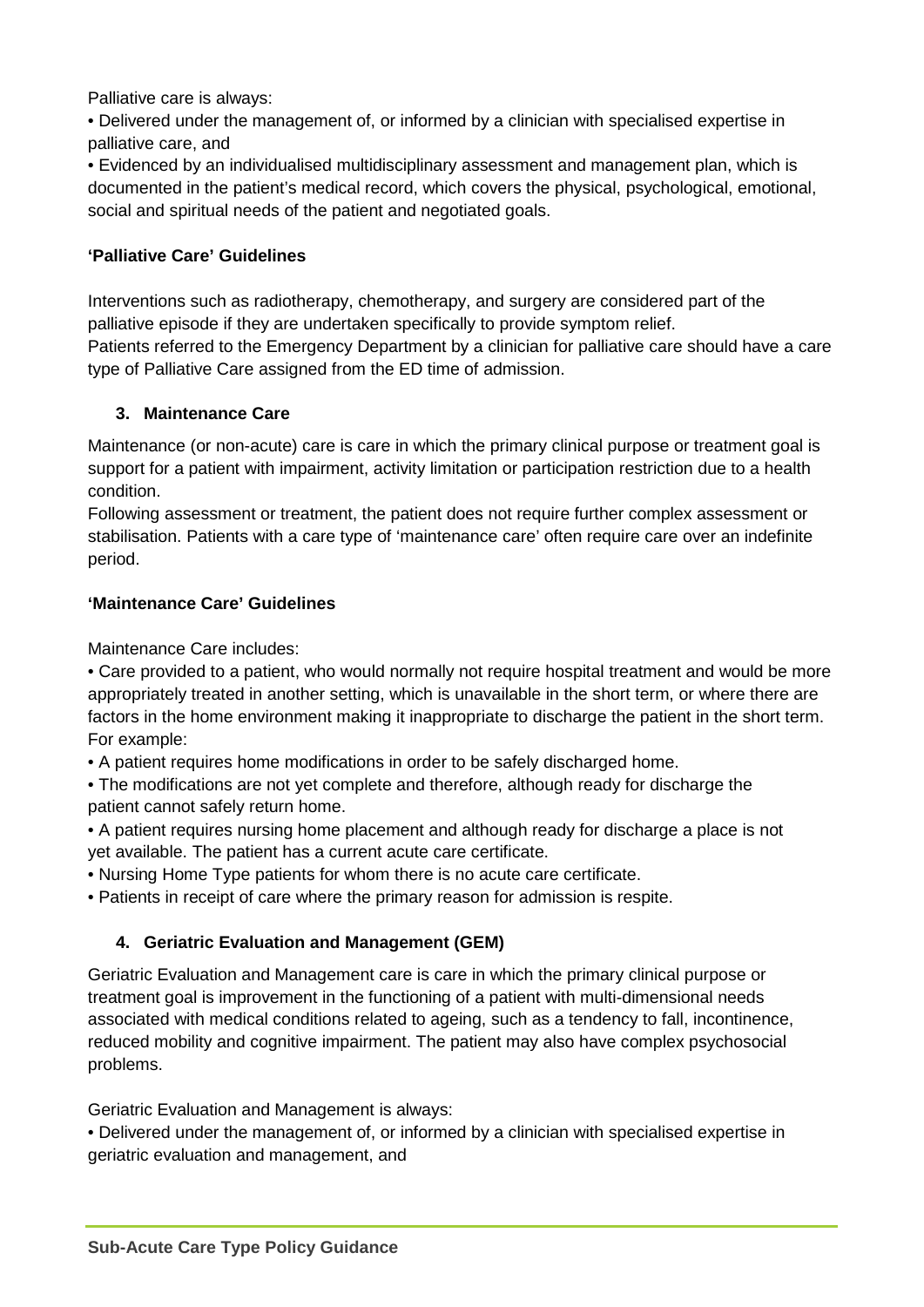• Evidenced by an individualised multidisciplinary management plan, which is documented in the patient's medical record that covers the physical, psychological, emotional and social needs of the patient and includes negotiated goals within indicative timeframes and formal assessment of functional ability.

#### **'GEM' Guidelines**

When an acute patient is waiting for GEM, but GEM care has not yet commenced, a care type change to GEM cannot occur. The patient must remain in an acute care type until GEM care begins. In some instances a care type change to maintenance may be warranted. If GEM is occurring on an acute ward, the GEM care type should be used, as the care type is independent of patient location.

The period of recovery at the end of an acute episode prior to separation (for example the final 1-2 days after a joint replacement), is not necessarily a separate episode and should not trigger a care type change to GEM. Even though the care has lower resource intensity and the patient may receive some allied health involvement, unless the definition of 'GEM' (as stated above) is met, the care type remains acute.

A multidisciplinary management plan comprises a series of documented and agreed initiatives or treatments (specifying program goals, actions and timeframes) which have been established through multidisciplinary consultation and consultation with the patient and/or carers.

Patients who receive acute same day intervention(s) during the course of a GEM episode of care do not change care type. Instead, procedure codes for the acute same day intervention(s) and an additional diagnosis (if relevant) should be added to the record of the GEM episode of care.

### **5. Psycho-geriatric**

Psycho-geriatric care is care in which the primary clinical purpose or treatment goal is improvement in the functional status, behaviour and/or quality of life for an older patient with significant psychiatric or behavioural disturbance, caused by mental illness, an age-related brain impairment or a physical condition.

Psycho-geriatric care is always:

• Delivered under the management of or informed by a clinician with specialised expertise in psychogeriatric care, and evidenced by an individualised multidisciplinary management plan, which is documented in the patient's medical record that covers the physical, psychological, emotional and social needs of the patient and includes negotiated goals within indicative time frames and formal assessment of functional ability.

Psycho-geriatric care is not applicable if the primary focus of care is acute symptom control.

Where psycho-geriatric care is provided within a designated mental health unit, mental health care type should be assigned instead of psychogeriatric care type.